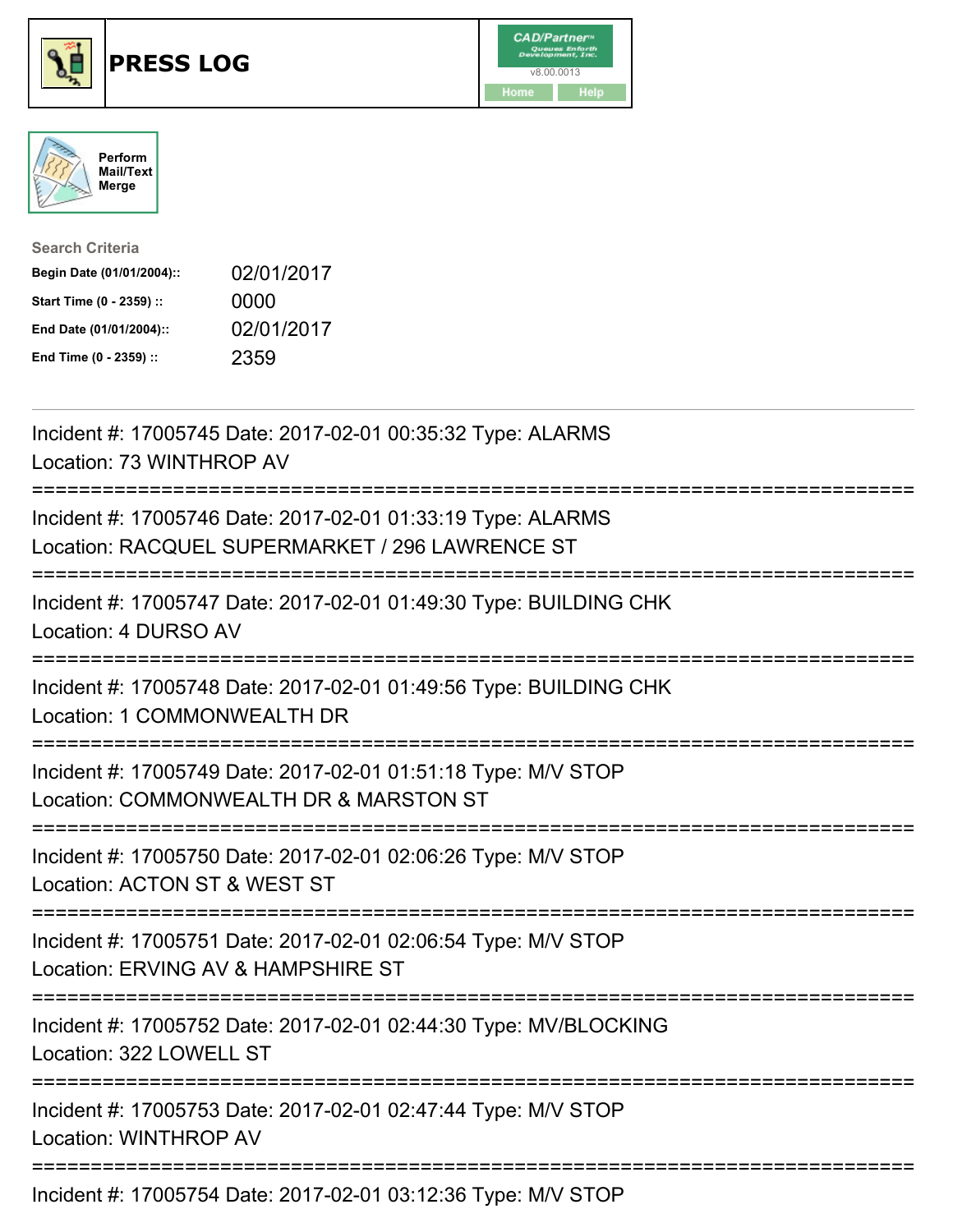| Location: BROADWAY & COMMON ST                                                                                                                 |
|------------------------------------------------------------------------------------------------------------------------------------------------|
| Incident #: 17005756 Date: 2017-02-01 03:12:45 Type: M/V STOP<br>Location: COMMONWEALTH DR & MARSTON ST<br>:=======================            |
| Incident #: 17005755 Date: 2017-02-01 03:13:15 Type: BUILDING CHK<br>Location: 678 HAVERHILL ST                                                |
| Incident #: 17005757 Date: 2017-02-01 03:19:05 Type: M/V STOP<br><b>Location: WEST ST</b>                                                      |
| Incident #: 17005758 Date: 2017-02-01 03:20:28 Type: M/V STOP<br>Location: CHICKERING ST & WINTHROP AV                                         |
| Incident #: 17005759 Date: 2017-02-01 03:23:06 Type: LARCENY/PAST<br>Location: RIMS / 46 ROLLINS ST                                            |
| Incident #: 17005760 Date: 2017-02-01 03:24:20 Type: M/V STOP<br>Location: HAVERHILL ST & ROYAL ST                                             |
| ;====================<br>Incident #: 17005761 Date: 2017-02-01 03:55:56 Type: LARCENY/PAST<br>Location: RIMS / 11 BERKELEY ST                  |
| Incident #: 17005762 Date: 2017-02-01 03:59:26 Type: BUILDING CHK<br>Location: COMMONWEALTH MOTORS / 1 COMMONWEALTH DR                         |
| =====================================<br>Incident #: 17005763 Date: 2017-02-01 04:00:11 Type: M/V STOP<br>Location: AMESBURY ST & HAVERHILL ST |
| Incident #: 17005764 Date: 2017-02-01 04:11:04 Type: M/V STOP<br><b>Location: LAKE ST</b>                                                      |
| Incident #: 17005765 Date: 2017-02-01 04:21:53 Type: VIO CITY ORD<br>Location: CAMBRIDGE ST & WINTHROP AV                                      |
| Incident #: 17005766 Date: 2017-02-01 04:39:27 Type: GENERAL SERV<br>Location: 209 CARLETON ST                                                 |
| Incident #: 17005767 Date: 2017-02-01 05:05:37 Type: AUTO ACC/NO PI<br>Location: EL TALLER / 225 ESSEX ST                                      |
| $-700 D_{11}$ , $0047.00 A$ , $04.0500 A$ , $T_{11}$ , $M$                                                                                     |

Incident #: 17005768 Date: 2017-02-01 05:22:01 Type: NOISE ORD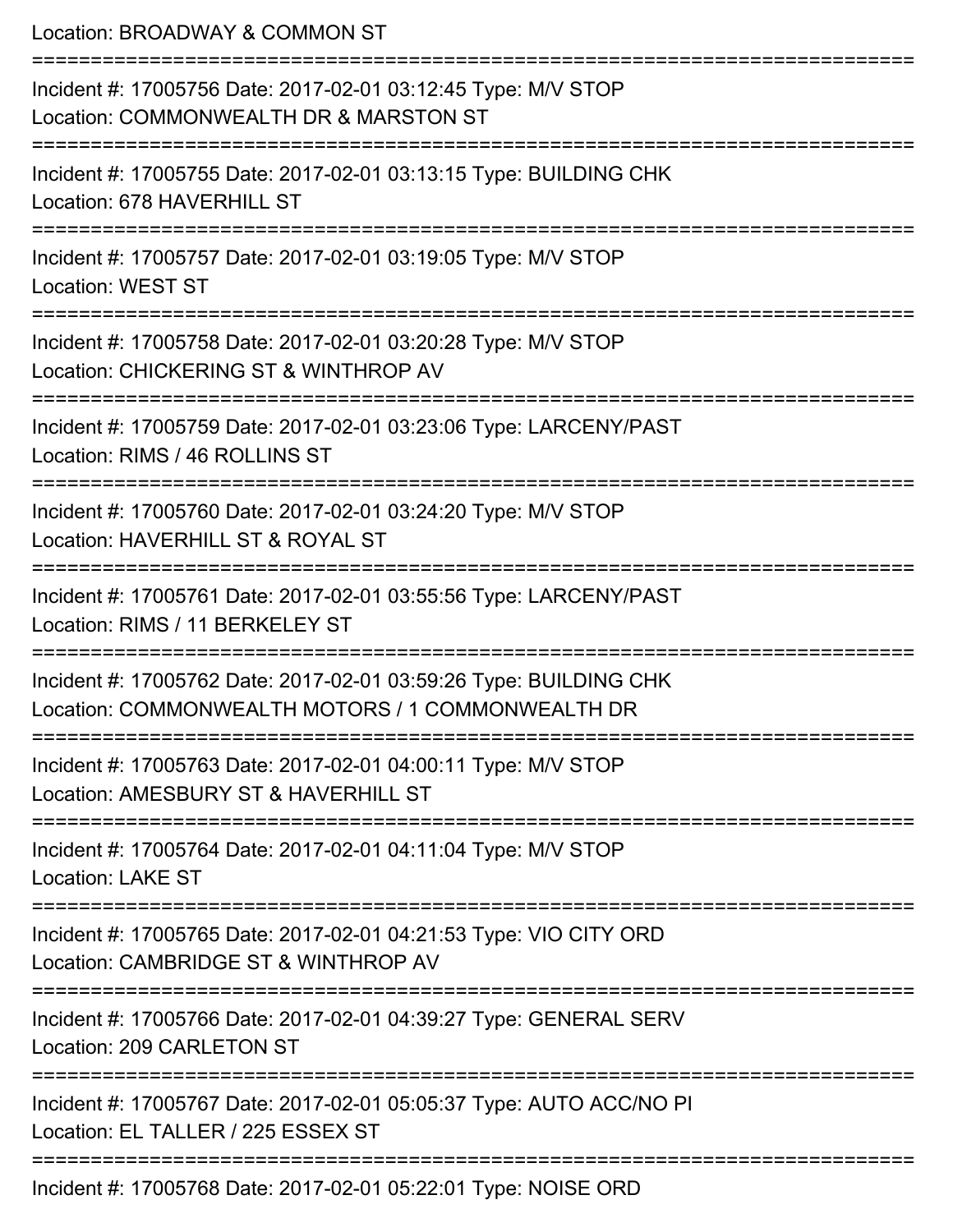| Incident #: 17005769 Date: 2017-02-01 07:10:32 Type: ALARMS<br>Location: 25 MARSTON ST                                   |
|--------------------------------------------------------------------------------------------------------------------------|
| Incident #: 17005770 Date: 2017-02-01 07:21:35 Type: TOW OF M/V<br>Location: TRESPASS / 41 BERKELEY ST                   |
| Incident #: 17005771 Date: 2017-02-01 07:29:52 Type: STOL/MV/PAS<br>Location: 44 HILLSIDE AV                             |
| Incident #: 17005772 Date: 2017-02-01 08:02:09 Type: M/V STOP<br>Location: COMMON ST & LAWRENCE ST                       |
| Incident #: 17005773 Date: 2017-02-01 08:06:39 Type: AUTO ACC/NO PI<br>Location: RIVERSIDE HOUSE OF PIZZA / 8 S BROADWAY |
| Incident #: 17005774 Date: 2017-02-01 08:10:24 Type: M/V STOP<br>Location: LAWRENCE ST & LOWELL ST                       |
| Incident #: 17005775 Date: 2017-02-01 08:27:49 Type: MAN DOWN<br>Location: 409 ANDOVER ST                                |
| Incident #: 17005776 Date: 2017-02-01 08:28:14 Type: M/V STOP<br><b>Location: MERRIMACK ST</b>                           |
| Incident #: 17005777 Date: 2017-02-01 08:33:50 Type: LARCENY/PAST<br>Location: 163 LAWRENCE ST                           |
| Incident #: 17005778 Date: 2017-02-01 09:16:53 Type: UNWANTEDGUEST<br>Location: BURGER KING / 187 BROADWAY               |
| Incident #: 17005779 Date: 2017-02-01 10:14:39 Type: SUS PERS/MV<br>Location: 26 BENNINGTON ST                           |
| Incident #: 17005780 Date: 2017-02-01 10:23:23 Type: M/V STOP<br>Location: CYPRESS AV & WACHUSETTS AV                    |
| Incident #: 17005781 Date: 2017-02-01 10:25:54 Type: B&E/MV/PAST<br><b>Location: 7 SAUNDERS ST</b>                       |
| Incident #: 17005782 Date: 2017-02-01 10:32:50 Type: LARCENY/MV/PAST                                                     |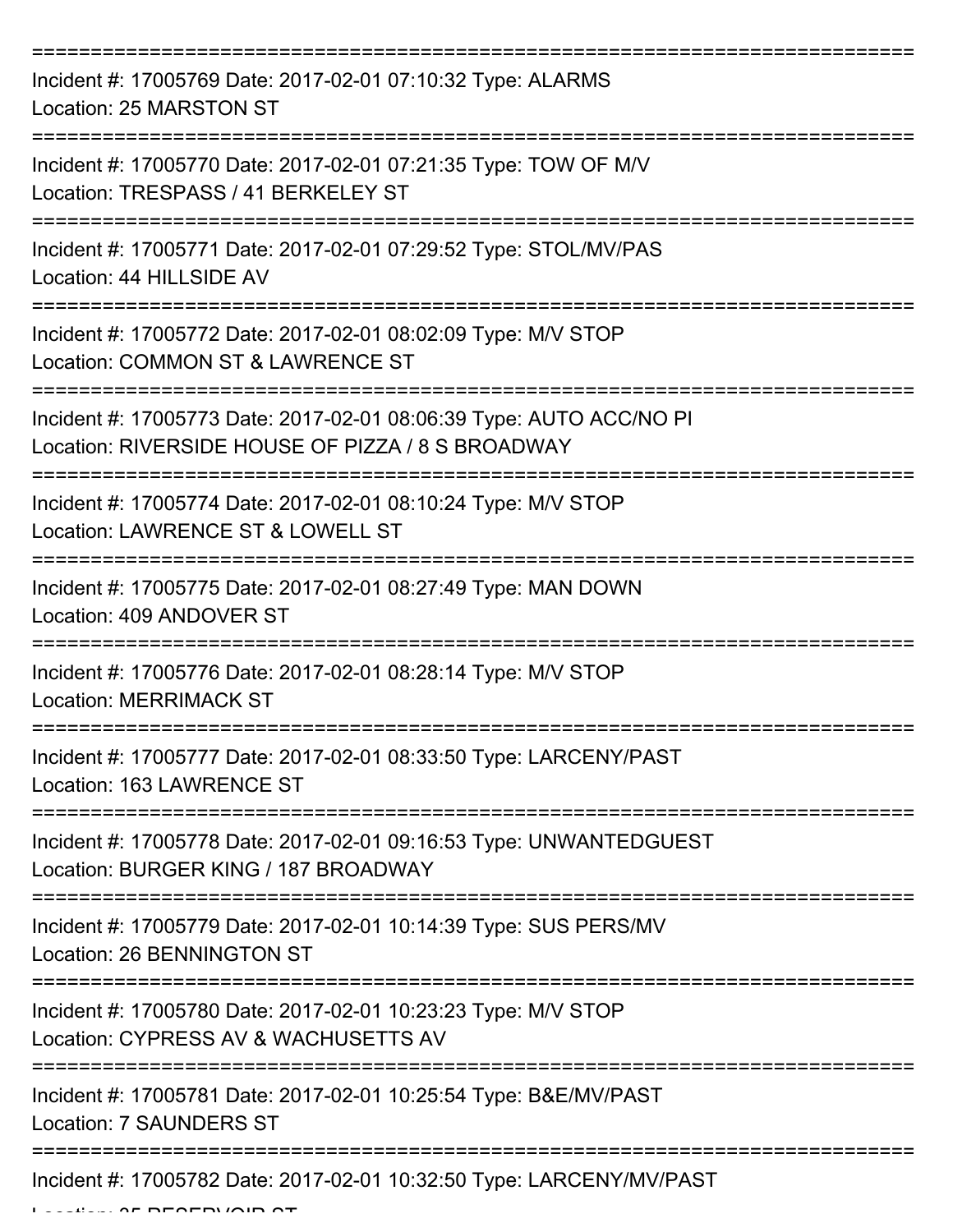| Incident #: 17005783 Date: 2017-02-01 10:33:47 Type: UNWANTEDGUEST<br>Location: 262 ESSEX ST                 |
|--------------------------------------------------------------------------------------------------------------|
| Incident #: 17005784 Date: 2017-02-01 10:36:51 Type: MAL DAMAGE<br>Location: BROADWAY LIQUORS / 434 BROADWAY |
| Incident #: 17005785 Date: 2017-02-01 10:48:21 Type: STOL/MV/PAS<br>Location: 700 ESSEX ST                   |
| Incident #: 17005786 Date: 2017-02-01 10:51:47 Type: INVEST CONT<br>Location: 32 EASTON ST                   |
| Incident #: 17005787 Date: 2017-02-01 11:07:02 Type: 209A/SERVE<br>Location: 429 HOWARD ST                   |
| Incident #: 17005788 Date: 2017-02-01 11:09:32 Type: ALARMS<br>Location: 595 HAVERHILL ST                    |
| Incident #: 17005789 Date: 2017-02-01 11:28:25 Type: UNWANTEDGUEST<br>Location: 4 HILLSIDE AV                |
| Incident #: 17005790 Date: 2017-02-01 11:33:34 Type: M/V STOP<br>Location: ANDOVER ST & FURBER ST            |
| Incident #: 17005791 Date: 2017-02-01 11:34:53 Type: STOL/MV/PAS<br>Location: 71 BROOKFIELD ST               |
| Incident #: 17005792 Date: 2017-02-01 11:58:19 Type: FRAUD<br>Location: MAD RAGZ / null                      |
| Incident #: 17005793 Date: 2017-02-01 12:03:43 Type: 209A/SERVE<br>Location: 12 BAILEY ST                    |
| Incident #: 17005794 Date: 2017-02-01 12:04:53 Type: 209A/SERVE<br>Location: 37 HUDSON AV                    |
| Incident #: 17005795 Date: 2017-02-01 12:06:37 Type: 209A/SERVE<br>Location: 90 LOWELL ST                    |
| Incident #: 17005799 Date: 2017-02-01 12:07:29 Type: HIT & RUN M/V                                           |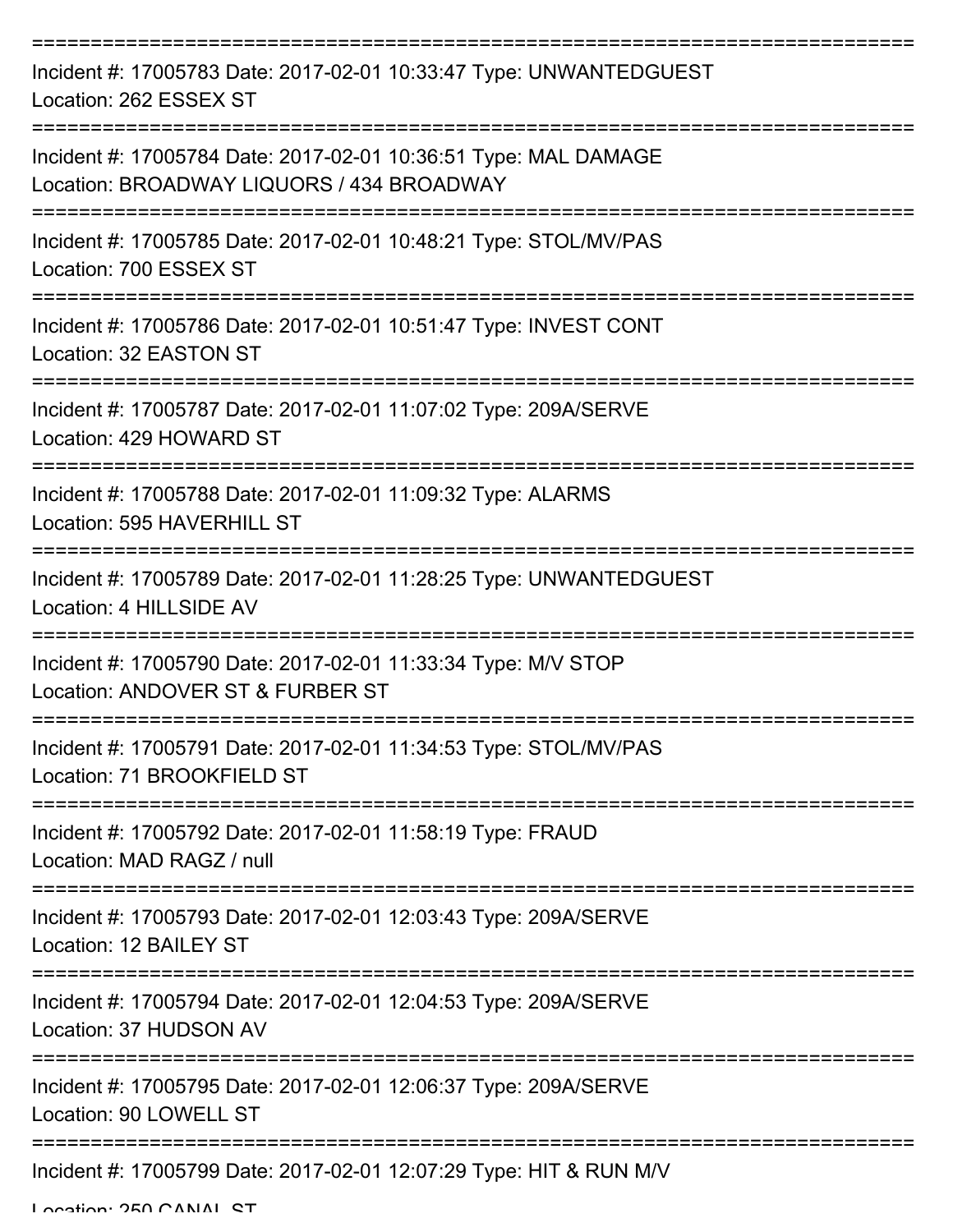| Incident #: 17005796 Date: 2017-02-01 12:07:36 Type: 209A/SERVE<br>Location: 90 LOWELL ST                |
|----------------------------------------------------------------------------------------------------------|
| Incident #: 17005797 Date: 2017-02-01 12:08:19 Type: 209A/SERVE<br>Location: 90 LOWELL ST                |
| Incident #: 17005798 Date: 2017-02-01 12:09:02 Type: 209A/SERVE<br>Location: 90 LOWELL ST                |
| Incident #: 17005801 Date: 2017-02-01 12:33:44 Type: A&B PROG<br>Location: 53 WATER ST                   |
| Incident #: 17005802 Date: 2017-02-01 12:35:20 Type: RECOV/STOL/MV<br>Location: TREMONT ST & @CVS        |
| Incident #: 17005803 Date: 2017-02-01 12:44:49 Type: ALARM/BURG<br>Location: 2 YALE ST                   |
| Incident #: 17005804 Date: 2017-02-01 12:45:52 Type: COURT DOC SERVE<br>Location: 205 FERRY ST           |
| Incident #: 17005805 Date: 2017-02-01 12:51:48 Type: RECOV/STOL/MV<br>Location: 232 BRUCE ST             |
| Incident #: 17005806 Date: 2017-02-01 12:55:09 Type: KEEP PEACE<br>Location: 14 E LAUREL ST              |
| Incident #: 17005808 Date: 2017-02-01 12:59:47 Type: AMBULANCE ASSSI<br>Location: 275 ANDOVER ST #5 FL 3 |
| Incident #: 17005807 Date: 2017-02-01 12:59:56 Type: COURT DOC SERVE<br>Location: 12 TEXAS AV            |
| Incident #: 17005809 Date: 2017-02-01 13:06:15 Type: 209A/SERVE<br>Location: 883 ESSEX ST                |
| Incident #: 17005810 Date: 2017-02-01 13:07:40 Type: DISTURBANCE<br>Location: NECCO / 360 MERRIMACK ST   |
| Incident #: 17005811 Date: 2017-02-01 13:12:33 Type: WARRANT SERVE                                       |

Location: 216 BROADWAY FL 3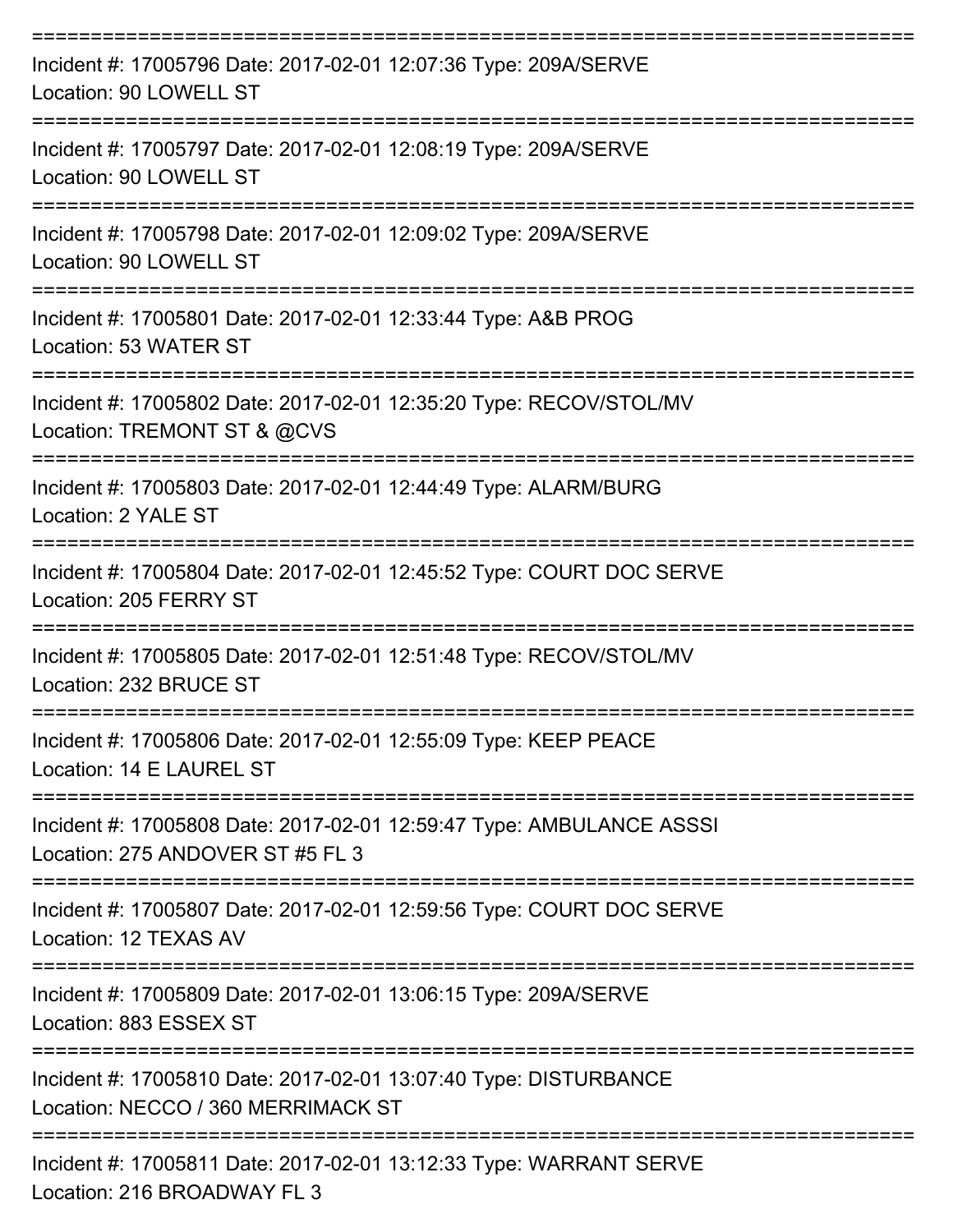| Incident #: 17005812 Date: 2017-02-01 13:15:41 Type: INVESTIGATION<br>Location: 44 ROLLINS ST                                                                           |
|-------------------------------------------------------------------------------------------------------------------------------------------------------------------------|
| =====================================<br>Incident #: 17005813 Date: 2017-02-01 13:18:32 Type: INVEST CONT<br>Location: 222 BRUCE ST<br>===================              |
| Incident #: 17005815 Date: 2017-02-01 13:20:08 Type: HIT & RUN M/V<br>Location: WALK I WALK IN / 16 LORING ST                                                           |
| Incident #: 17005814 Date: 2017-02-01 13:22:33 Type: 209A/SERVE<br>Location: 16 MELVIN ST #11-14                                                                        |
| Incident #: 17005816 Date: 2017-02-01 13:27:07 Type: DISTURBANCE<br>Location: 47 JEFFERSON ST                                                                           |
| Incident #: 17005817 Date: 2017-02-01 13:29:31 Type: NOTIFICATION<br>Location: 220 ABBOTT ST                                                                            |
| <u> ----------------</u><br>-----------------------<br>Incident #: 17005818 Date: 2017-02-01 13:32:03 Type: MV/BLOCKING<br>Location: SAL'S RESTURANT / 354 MERRIMACK ST |
| Incident #: 17005819 Date: 2017-02-01 13:32:07 Type: MEDIC SUPPORT<br>Location: CLASS INC / 1 PARKER ST                                                                 |
| Incident #: 17005820 Date: 2017-02-01 13:47:42 Type: INVESTIGATION<br>Location: 460 S UNION ST                                                                          |
| Incident #: 17005821 Date: 2017-02-01 13:55:15 Type: M/V STOP<br><b>Location: DUCK BRIDGE</b>                                                                           |
| Incident #: 17005822 Date: 2017-02-01 14:07:25 Type: INVESTIGATION<br>Location: 30 MORTON ST                                                                            |
| Incident #: 17005823 Date: 2017-02-01 14:13:33 Type: UNWANTEDGUEST<br>Location: DUNKIN DONUTS / 99 WINTHROP AV                                                          |
| Incident #: 17005824 Date: 2017-02-01 14:21:23 Type: CK WELL BEING<br>Location: 355 PARK ST                                                                             |
| Incident #: 17005825 Date: 2017-02-01 15:03:52 Type: AUTO ACC/NO PI<br>Location: 280 MERRIMACK ST                                                                       |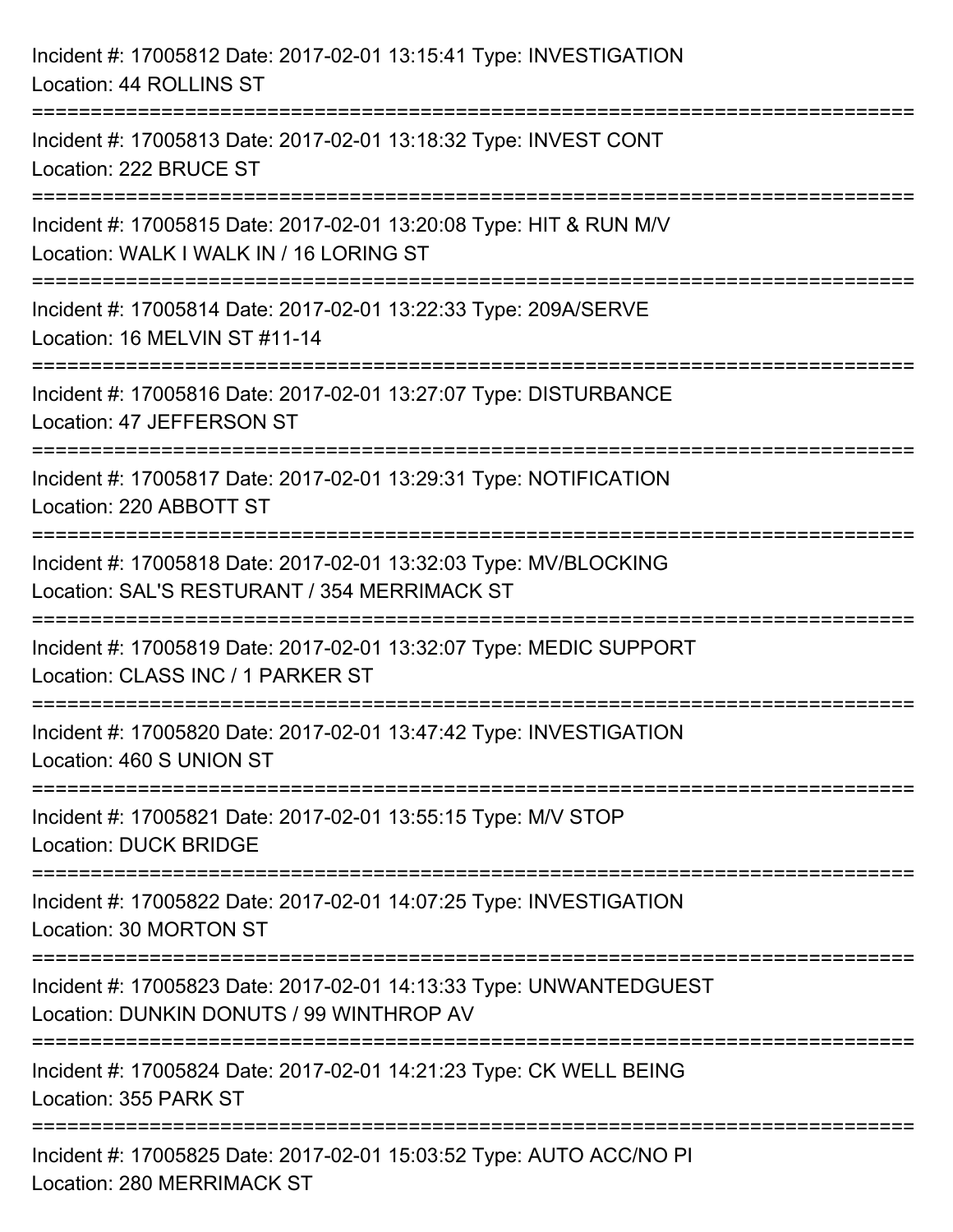| Incident #: 17005826 Date: 2017-02-01 15:09:55 Type: M/V STOP<br>Location: BROADWAY & LOWELL ST                                           |
|-------------------------------------------------------------------------------------------------------------------------------------------|
| Incident #: 17005827 Date: 2017-02-01 15:15:13 Type: M/V STOP<br>Location: BROADWAY & LOWELL ST                                           |
| Incident #: 17005828 Date: 2017-02-01 15:20:28 Type: M/V STOP<br>Location: BROADWAY & VALLEY ST<br>-------------------                    |
| Incident #: 17005829 Date: 2017-02-01 15:22:29 Type: DISTURBANCE<br>Location: 77 S UNION ST                                               |
| Incident #: 17005830 Date: 2017-02-01 15:26:52 Type: SEX OFF. PAST<br>Location: 90 LOWELL ST                                              |
| Incident #: 17005831 Date: 2017-02-01 15:30:04 Type: M/V STOP<br>Location: BROADWAY & LOWELL ST                                           |
| Incident #: 17005832 Date: 2017-02-01 15:35:54 Type: M/V STOP<br>Location: BROADWAY & LOWELL ST                                           |
| Incident #: 17005833 Date: 2017-02-01 15:41:09 Type: M/V STOP<br>Location: COMMON ST & LAWRENCE ST                                        |
| Incident #: 17005834 Date: 2017-02-01 15:44:23 Type: M/V STOP<br>Location: BROADWAY & LOWELL ST                                           |
| Incident #: 17005835 Date: 2017-02-01 15:45:24 Type: DRUG VIO<br>Location: BROADWAY & METHUEN ST<br>------------------------------------- |
| Incident #: 17005836 Date: 2017-02-01 15:51:42 Type: M/V STOP<br>Location: BROADWAY & LOWELL ST                                           |
| Incident #: 17005837 Date: 2017-02-01 15:52:44 Type: ALARM/BURG<br>Location: DIKEMAN WELDING / 85 BLANCHARD ST                            |
| Incident #: 17005838 Date: 2017-02-01 15:56:31 Type: M/V STOP<br>Location: ESSEX ST & HAMPSHIRE ST                                        |
| Incident #: 17005839 Date: 2017-02-01 15:57:35 Type: M/V STOP<br>Location: BROADWAY & CONCORD ST                                          |

===========================================================================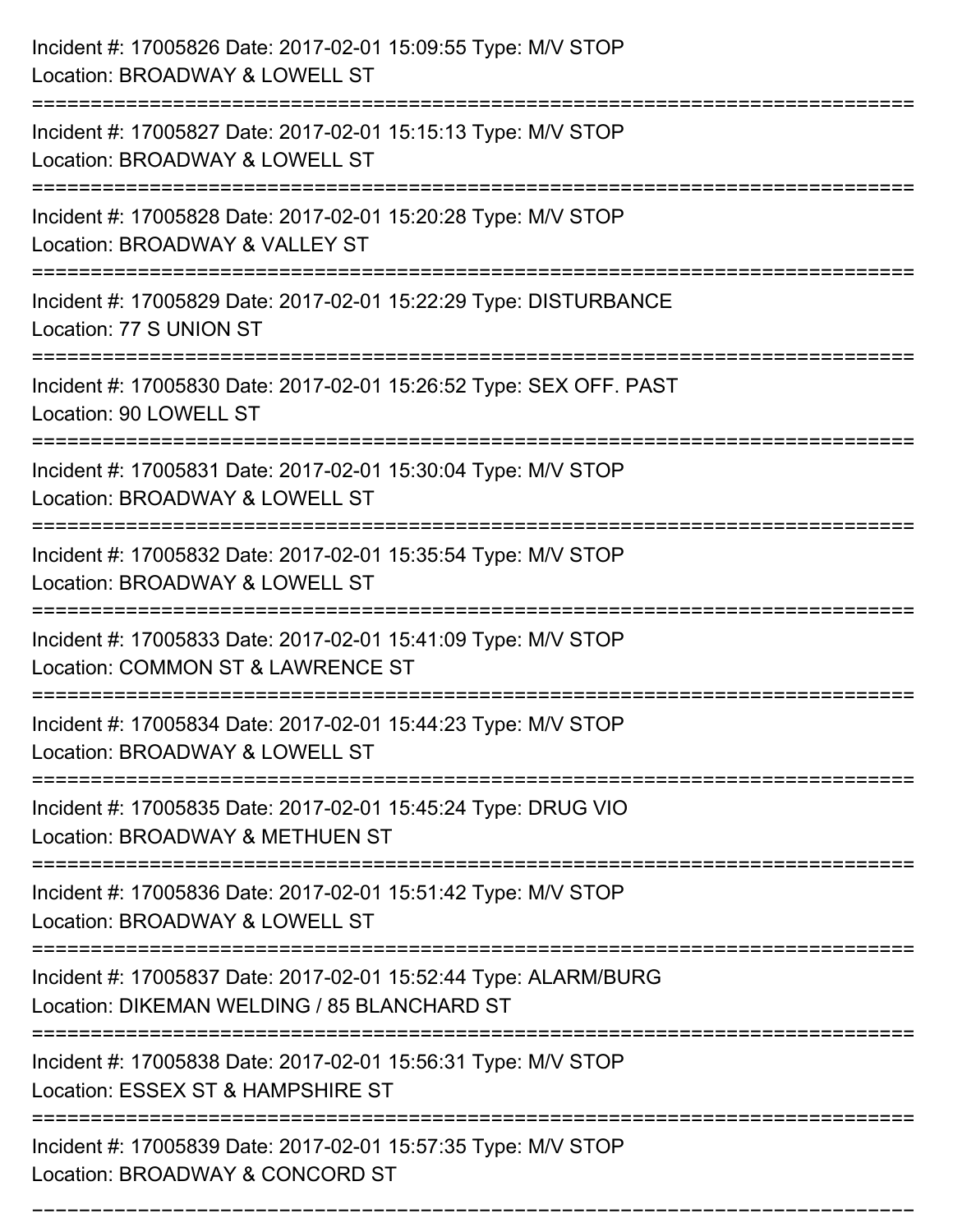| Incident #: 17005840 Date: 2017-02-01 15:59:34 Type: M/V STOP<br>Location: BROADWAY & CONCORD ST                     |
|----------------------------------------------------------------------------------------------------------------------|
| Incident #: 17005841 Date: 2017-02-01 16:00:37 Type: M/V STOP<br>Location: BROADWAY & LOWELL ST                      |
| Incident #: 17005842 Date: 2017-02-01 16:04:56 Type: M/V STOP<br>Location: BROADWAY & CONCORD ST                     |
| Incident #: 17005843 Date: 2017-02-01 16:17:43 Type: M/V STOP<br>Location: FRANKLIN ST & LOWELL ST                   |
| Incident #: 17005844 Date: 2017-02-01 16:19:28 Type: M/V STOP<br>Location: BROADWAY & LOWELL ST<br>================= |
| Incident #: 17005845 Date: 2017-02-01 16:20:04 Type: M/V STOP<br>Location: BROADWAY & CONCORD ST                     |
| Incident #: 17005846 Date: 2017-02-01 16:24:53 Type: M/V STOP<br>Location: BROADWAY & CONCORD ST                     |
| Incident #: 17005847 Date: 2017-02-01 16:25:32 Type: M/V STOP<br>Location: BROADWAY & CONCORD ST                     |
| Incident #: 17005848 Date: 2017-02-01 16:30:46 Type: M/V STOP<br>Location: BROADWAY & CONCORD ST                     |
| Incident #: 17005849 Date: 2017-02-01 16:33:57 Type: M/V STOP<br>Location: BROADWAY & LOWELL ST                      |
| Incident #: 17005850 Date: 2017-02-01 16:36:10 Type: M/V STOP<br>Location: BROADWAY & CONCORD ST                     |
| Incident #: 17005851 Date: 2017-02-01 16:42:05 Type: M/V STOP<br>Location: HAVERHILL ST & WEST ST                    |
| Incident #: 17005852 Date: 2017-02-01 16:43:15 Type: M/V STOP<br>Location: BROADWAY & HAVERHILL ST                   |
| Incident #: 17005853 Date: 2017-02-01 16:46:26 Type: M/V STOP<br>Location: BROADWAY & CONCORD ST                     |
|                                                                                                                      |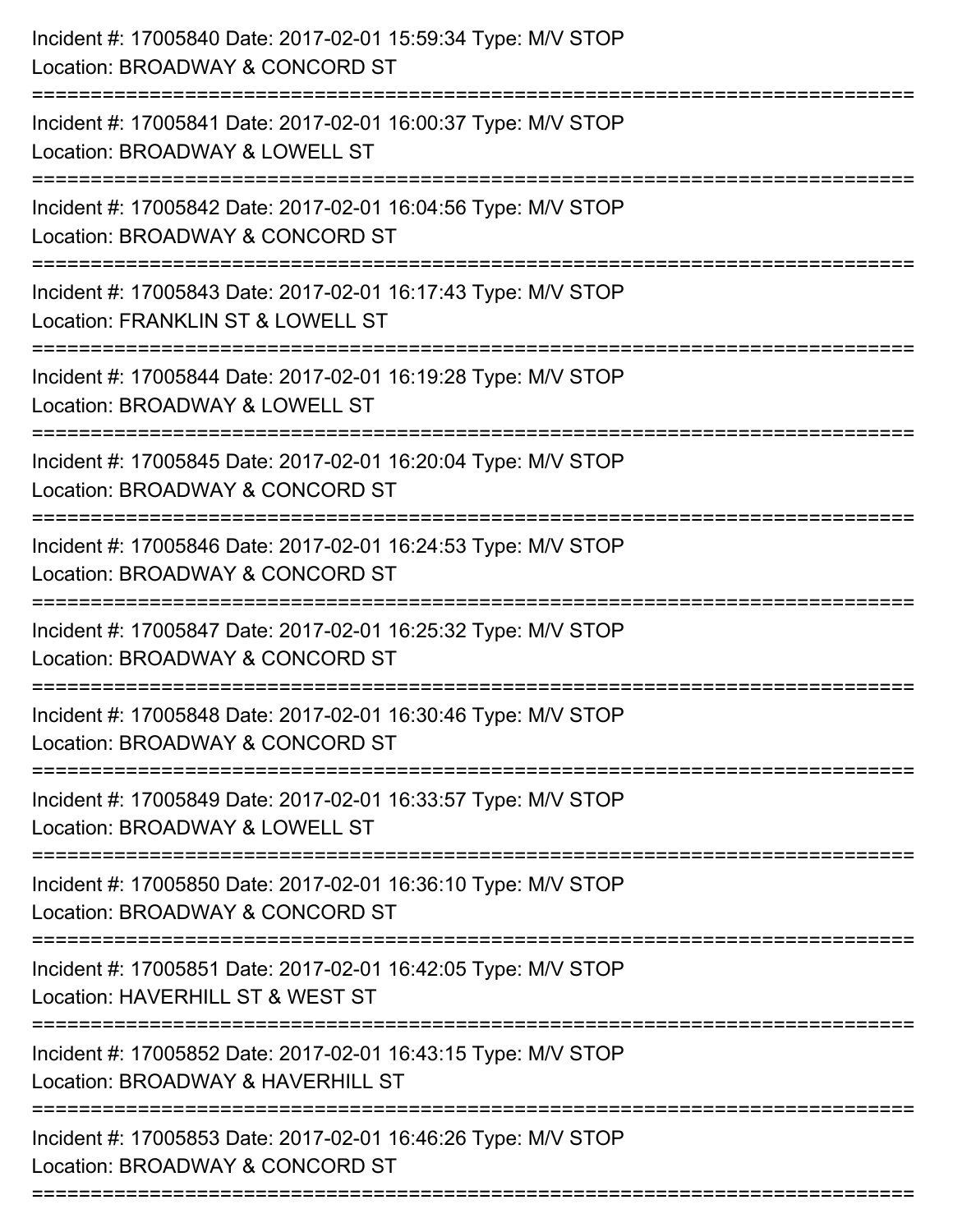Location: 232 LAWRENCE ST

| Incident #: 17005855 Date: 2017-02-01 16:49:06 Type: KEEP PEACE<br>Location: 186 ARLINGTON ST                                |
|------------------------------------------------------------------------------------------------------------------------------|
| Incident #: 17005856 Date: 2017-02-01 16:53:19 Type: M/V STOP<br>Location: BROADWAY & CONCORD ST                             |
| Incident #: 17005858 Date: 2017-02-01 16:54:12 Type: AUTO ACC/NO PI<br>Location: MARKET ST & PARKER ST                       |
| Incident #: 17005857 Date: 2017-02-01 16:54:13 Type: M/V STOP<br>Location: LAWRENCE ST & PARK ST                             |
| Incident #: 17005859 Date: 2017-02-01 16:56:07 Type: DISABLED MV<br>Location: MARSTON ST & STORROW ST<br>=================== |
| Incident #: 17005860 Date: 2017-02-01 16:59:33 Type: M/V STOP<br>Location: BROADWAY & LOWELL ST                              |
| Incident #: 17005861 Date: 2017-02-01 17:01:37 Type: M/V STOP<br>Location: 235 BROADWAY                                      |
| Incident #: 17005862 Date: 2017-02-01 17:02:45 Type: M/V STOP<br>Location: 195 LAWRENCE ST                                   |
| Incident #: 17005863 Date: 2017-02-01 17:04:45 Type: M/V STOP<br>Location: 205 BROADWAY                                      |
| :===================<br>Incident #: 17005864 Date: 2017-02-01 17:08:31 Type: M/V STOP<br>Location: HAMPSHIRE ST & MYRTLE ST  |
| Incident #: 17005865 Date: 2017-02-01 17:18:30 Type: INVESTIGATION<br>Location: 101 AMESBURY ST FL 4                         |
| Incident #: 17005866 Date: 2017-02-01 17:18:31 Type: M/V STOP<br>Location: BERKELEY ST & BRUCE ST                            |
| Incident #: 17005867 Date: 2017-02-01 17:20:25 Type: M/V STOP<br>Location: 205 BROADWAY                                      |
|                                                                                                                              |

Incident #: 17005868 Date: 2017 02 01 17:24:57 Type: M/V STOP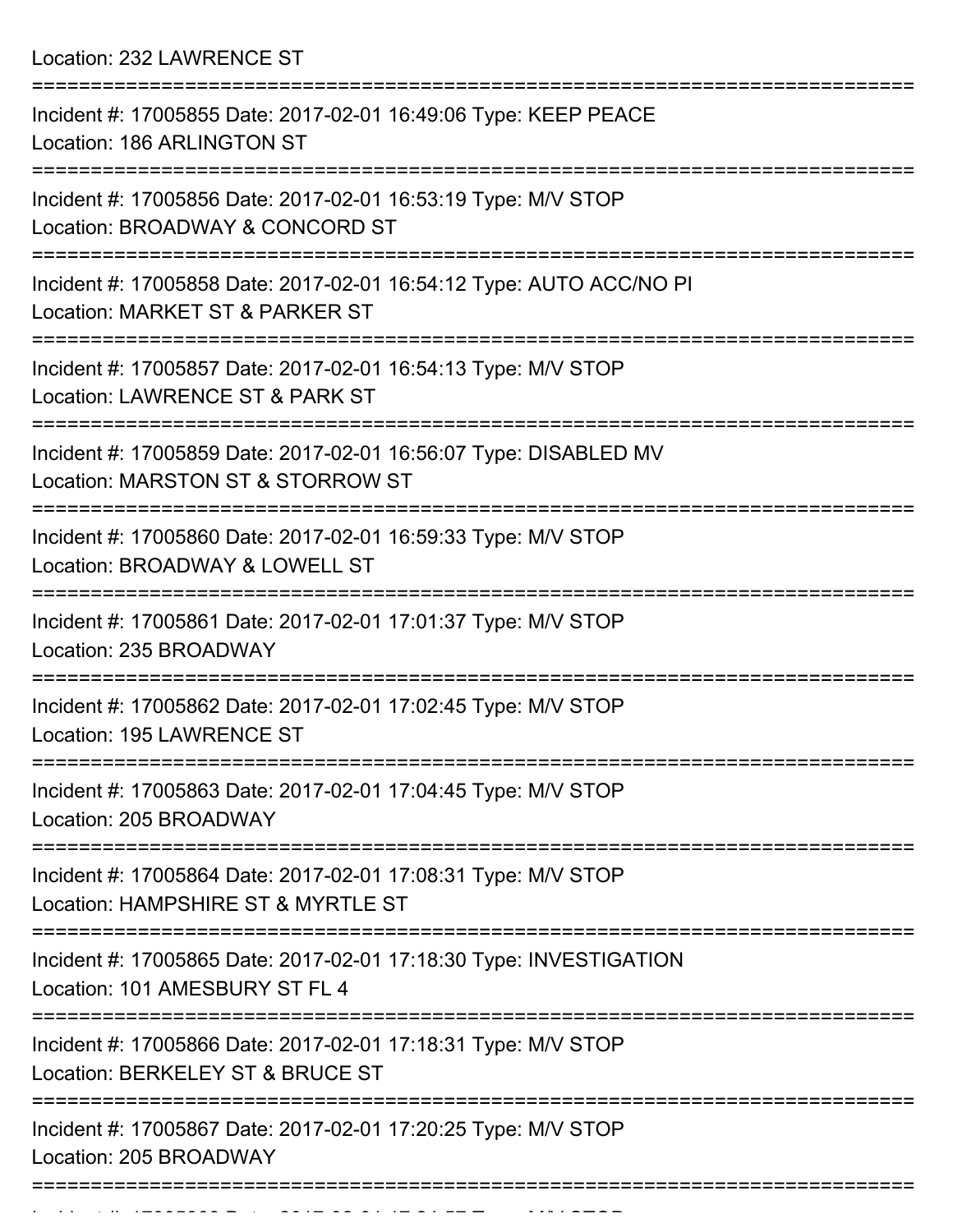Location: 29 MT VERNON

| Incident #: 17005869 Date: 2017-02-01 17:27:37 Type: M/V STOP<br>Location: 29 MT VERNON ST             |
|--------------------------------------------------------------------------------------------------------|
| Incident #: 17005870 Date: 2017-02-01 17:30:25 Type: M/V STOP<br>Location: 187 PARKER ST               |
| Incident #: 17005872 Date: 2017-02-01 17:31:27 Type: M/V STOP<br>Location: BICKNELL TER & RESERVOIR ST |
| Incident #: 17005871 Date: 2017-02-01 17:31:31 Type: M/V STOP<br>Location: 29 MT VERNON ST             |
| Incident #: 17005874 Date: 2017-02-01 17:34:19 Type: STOL/MV/PAS<br>Location: 45 BROADWAY              |
| Incident #: 17005873 Date: 2017-02-01 17:34:39 Type: M/V STOP<br>Location: 279 BROADWAY                |
| Incident #: 17005875 Date: 2017-02-01 17:37:43 Type: M/V STOP<br>Location: BROADWAY & COMMON ST        |
| Incident #: 17005876 Date: 2017-02-01 17:38:12 Type: M/V STOP<br>Location: 401 HAVERHILL ST            |
| Incident #: 17005877 Date: 2017-02-01 17:41:00 Type: M/V STOP<br>Location: MERRIMACK ST & S BROADWAY   |
| Incident #: 17005878 Date: 2017-02-01 17:41:05 Type: ANIMAL COMPL<br>Location: 1 TREMONT ST #1         |
| Incident #: 17005879 Date: 2017-02-01 17:43:10 Type: M/V STOP<br>Location: AMESBURY ST & METHUEN ST    |
| Incident #: 17005880 Date: 2017-02-01 17:44:52 Type: M/V STOP<br>Location: BROADWAY & VALLEY ST        |
| Incident #: 17005881 Date: 2017-02-01 17:46:31 Type: M/V STOP<br>Location: BRADFORD ST & BROADWAY      |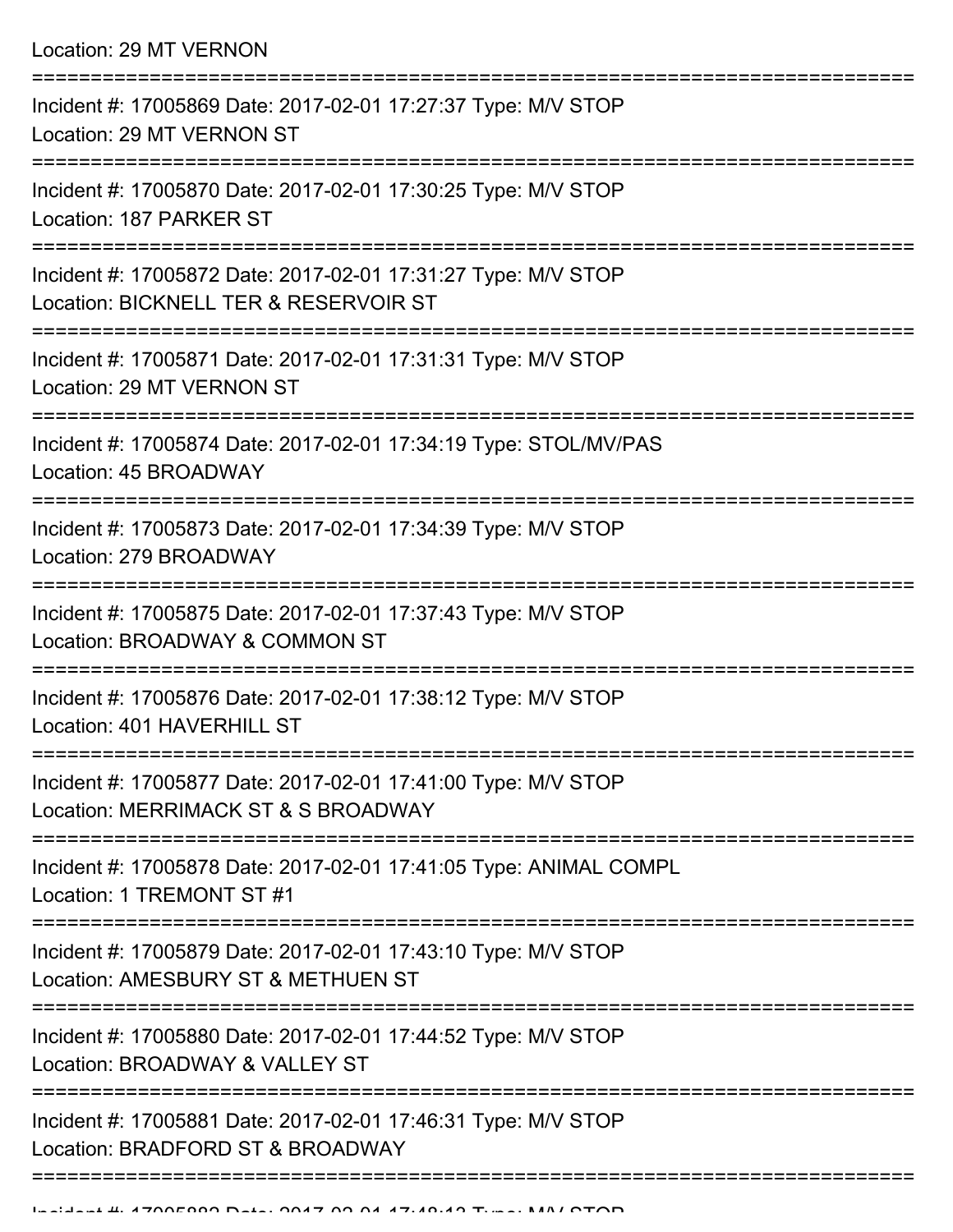| Location: AMESBURY ST & LAWRENCE ST<br>=================<br>--------------------------                |
|-------------------------------------------------------------------------------------------------------|
| Incident #: 17005883 Date: 2017-02-01 17:48:48 Type: M/V STOP<br>Location: AMESBURY ST & CANAL ST     |
| Incident #: 17005884 Date: 2017-02-01 17:50:36 Type: M/V STOP<br>Location: 231 BROADWAY               |
| Incident #: 17005885 Date: 2017-02-01 17:55:40 Type: M/V STOP<br>Location: 39 MEDFORD ST              |
| Incident #: 17005886 Date: 2017-02-01 17:57:02 Type: M/V STOP<br><b>Location: AMESBURY ST</b>         |
| Incident #: 17005887 Date: 2017-02-01 17:58:26 Type: M/V STOP<br>Location: AMESBURY ST & LOWELL ST    |
| Incident #: 17005888 Date: 2017-02-01 17:58:40 Type: LIC PLATE STO<br>Location: 700 ESSEX ST          |
| Incident #: 17005889 Date: 2017-02-01 17:59:53 Type: M/V STOP<br>Location: GARDEN ST & JACKSON ST     |
| Incident #: 17005890 Date: 2017-02-01 18:00:07 Type: MV/BLOCKING<br>Location: 329 HAVERHILL ST        |
| Incident #: 17005891 Date: 2017-02-01 18:02:36 Type: M/V STOP<br>Location: GARDEN ST & JACKSON ST     |
| Incident #: 17005892 Date: 2017-02-01 18:03:27 Type: M/V STOP<br><b>Location: 13 HANCOCK ST</b>       |
| Incident #: 17005893 Date: 2017-02-01 18:05:17 Type: M/V STOP<br>Location: ARLINGTON ST & LAWRENCE ST |
| Incident #: 17005894 Date: 2017-02-01 18:08:32 Type: M/V STOP<br>Location: 348 LAWRENCE ST            |
| Incident #: 17005895 Date: 2017-02-01 18:11:34 Type: M/V STOP<br>Location: S BROADWAY & WEARE ST      |
| Incident #: 17005896 Date: 2017-02-01 18:12:20 Type: LIC PLATE STO                                    |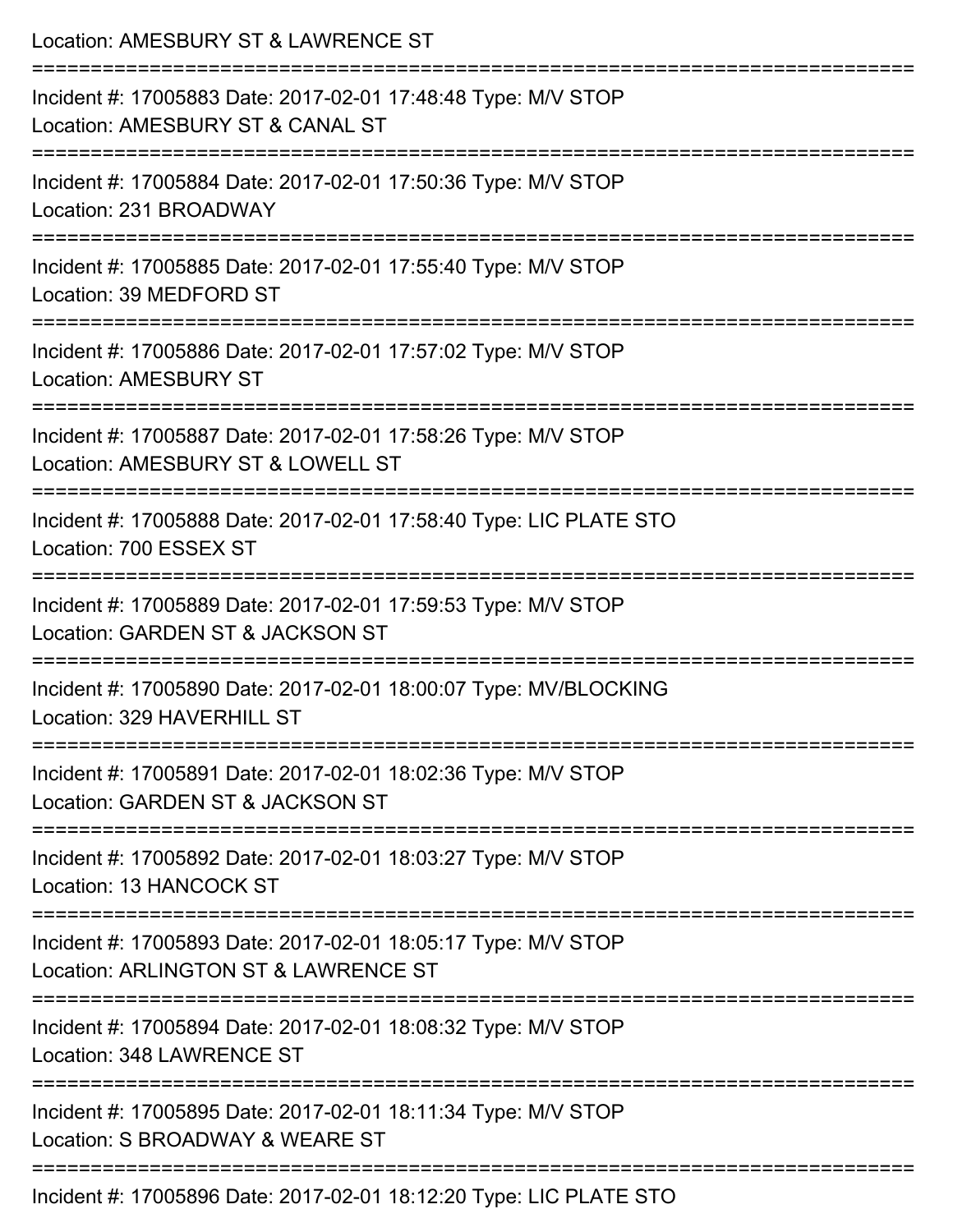| Incident #: 17005897 Date: 2017-02-01 18:14:48 Type: M/V STOP<br>Location: 3 HANCOCK ST                         |
|-----------------------------------------------------------------------------------------------------------------|
| Incident #: 17005898 Date: 2017-02-01 18:16:15 Type: M/V STOP<br><b>Location: MERRIMACK ST</b>                  |
| Incident #: 17005900 Date: 2017-02-01 18:16:41 Type: FIRE<br>Location: 86 SUNRAY ST                             |
| Incident #: 17005899 Date: 2017-02-01 18:16:46 Type: M/V STOP<br><b>Location: LAWRENCE ST</b>                   |
| Incident #: 17005901 Date: 2017-02-01 18:17:24 Type: M/V STOP<br><b>Location: 28 HANCOCK ST</b>                 |
| Incident #: 17005902 Date: 2017-02-01 18:19:23 Type: ALARM/BURG<br>Location: BELLESINI ACADEMY / 94 BRADFORD ST |
| Incident #: 17005903 Date: 2017-02-01 18:20:43 Type: M/V STOP<br>Location: 42 AMESBURY ST<br>===========        |
| Incident #: 17005904 Date: 2017-02-01 18:21:36 Type: M/V STOP<br>Location: 400 CANAL ST                         |
| Incident #: 17005905 Date: 2017-02-01 18:22:50 Type: INVEST CONT<br>Location: 319 S BROADWAY                    |
| Incident #: 17005906 Date: 2017-02-01 18:29:12 Type: IDENTITY THEFT<br>Location: 170 GARDEN ST                  |
| Incident #: 17005907 Date: 2017-02-01 18:31:51 Type: M/V STOP<br>Location: 8 HANCOCK ST                         |
| Incident #: 17005908 Date: 2017-02-01 18:38:16 Type: M/V STOP<br><b>Location: AMESBURY ST</b>                   |
| Incident #: 17005909 Date: 2017-02-01 18:38:47 Type: M/V STOP<br>Location: HAMPSHIRE ST & HAVERHILL ST          |
| Incident #: 17005910 Date: 2017-02-01 18:40:49 Type: INVESTIGATION                                              |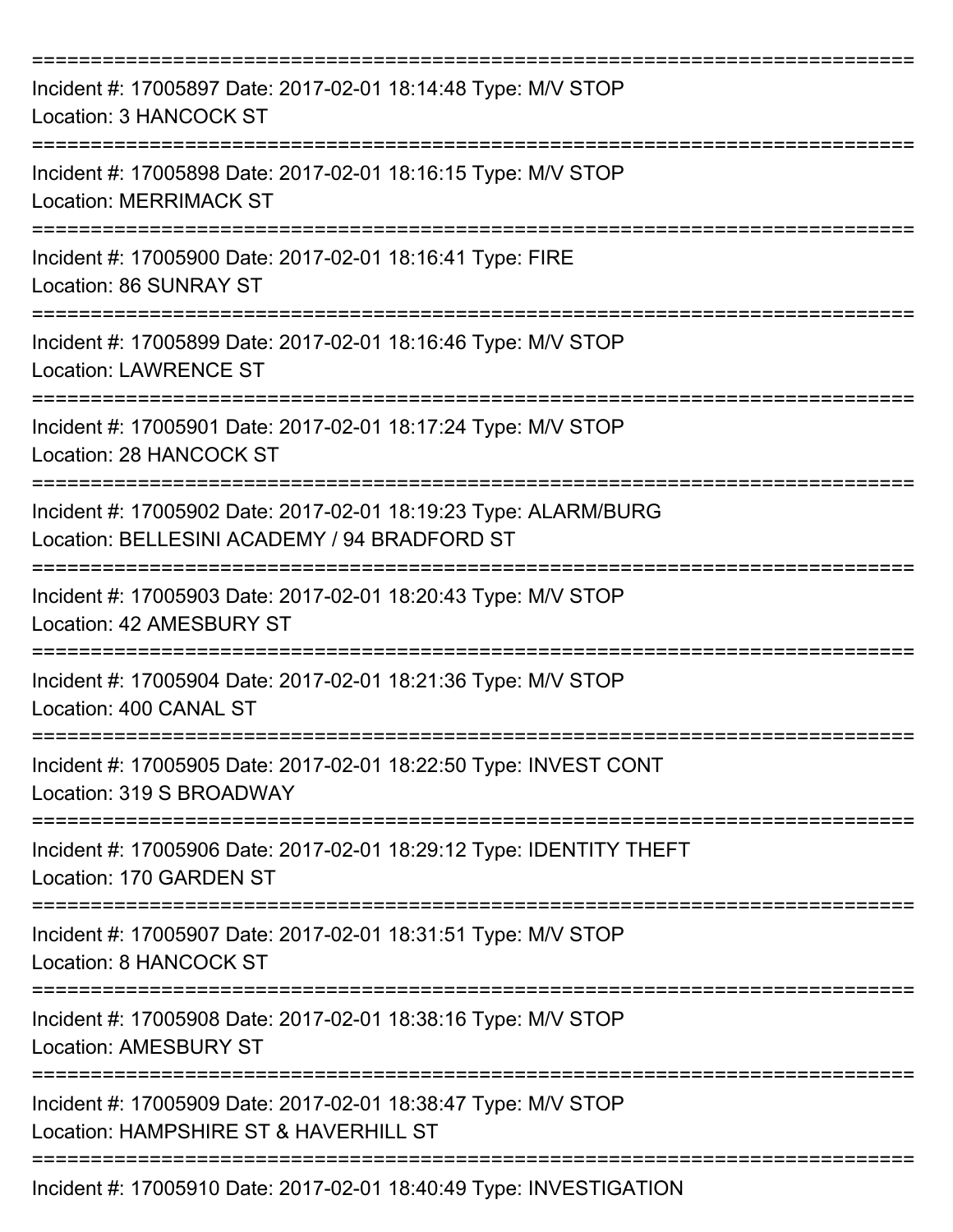| Incident #: 17005912 Date: 2017-02-01 18:45:48 Type: SUS PERS/MV<br>Location: 8 E HAVERHILL ST                                         |
|----------------------------------------------------------------------------------------------------------------------------------------|
| Incident #: 17005911 Date: 2017-02-01 18:46:16 Type: M/V STOP<br><b>Location: S UNION ST</b>                                           |
| Incident #: 17005913 Date: 2017-02-01 18:46:41 Type: M/V STOP<br>Location: BEACON ST & MT VERNON ST                                    |
| Incident #: 17005914 Date: 2017-02-01 18:47:56 Type: M/V STOP<br>Location: BROADWAY & TREMONT ST                                       |
| Incident #: 17005915 Date: 2017-02-01 18:56:46 Type: M/V STOP<br>Location: CANAL ST & MILL ST<br>===================================== |
| Incident #: 17005916 Date: 2017-02-01 18:57:17 Type: M/V STOP<br>Location: FRANKLIN ST & LOWELL ST                                     |
| Incident #: 17005917 Date: 2017-02-01 18:57:39 Type: WARRANT SERVE<br>Location: CENTRAL BRIDGE / 0 MERRIMACK ST                        |
| Incident #: 17005918 Date: 2017-02-01 19:00:24 Type: WARRANT SERVE<br>Location: MARGIN ST & MELVIN ST                                  |
| Incident #: 17005919 Date: 2017-02-01 19:07:29 Type: M/V STOP<br>Location: ANDOVER ST & BLANCHARD ST                                   |
| Incident #: 17005920 Date: 2017-02-01 19:12:04 Type: M/V STOP<br>Location: SYLVESTER ST & S BROADWAY                                   |
| Incident #: 17005921 Date: 2017-02-01 19:22:58 Type: M/V STOP<br>Location: S BROADWAY & WEARE ST                                       |
| Incident #: 17005922 Date: 2017-02-01 19:42:30 Type: M/V STOP<br>Location: S BROADWAY & SYLVESTER ST                                   |
| Incident #: 17005923 Date: 2017-02-01 19:44:09 Type: M/V STOP<br>Location: S BROADWAY & SYLVESTER ST                                   |
| Incident #: 17005924 Date: 2017-02-01 19:54:25 Type: WARRANT SERVE                                                                     |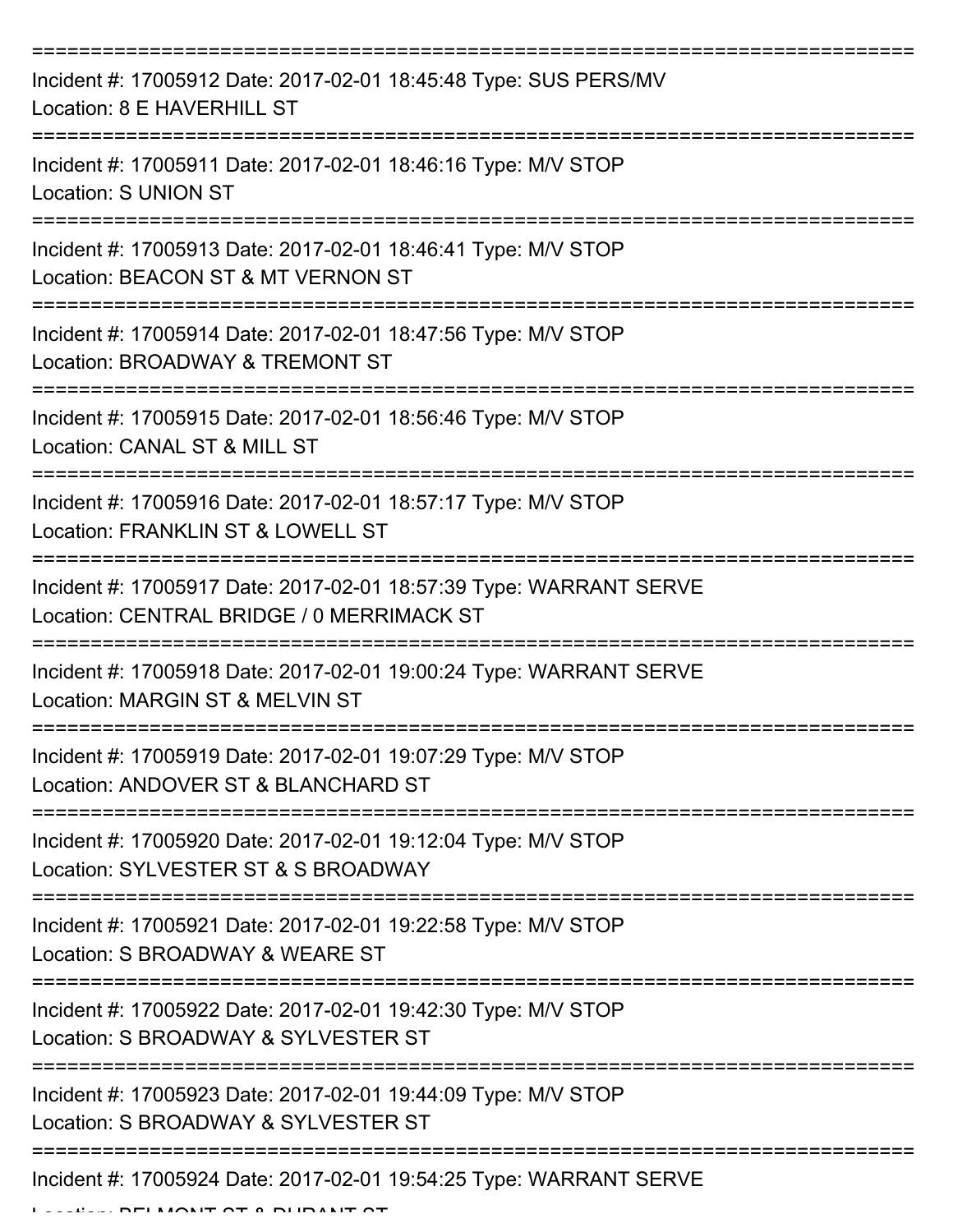| Incident #: 17005925 Date: 2017-02-01 20:11:12 Type: INVESTIGATION<br>Location: 46 ROLLINS ST               |
|-------------------------------------------------------------------------------------------------------------|
| Incident #: 17005926 Date: 2017-02-01 20:12:29 Type: DISTURBANCE<br>Location: 74 HAWLEY ST FL 3             |
| Incident #: 17005927 Date: 2017-02-01 20:39:40 Type: GENERAL SERV<br>Location: 44 PARKER ST                 |
| Incident #: 17005928 Date: 2017-02-01 21:25:17 Type: ALARM/HOLD<br>Location: EBLEN STORE / 490 ESSEX ST     |
| Incident #: 17005929 Date: 2017-02-01 21:31:35 Type: M/V STOP<br>Location: 919 ESSEX ST                     |
| Incident #: 17005930 Date: 2017-02-01 22:14:49 Type: M/V STOP<br>Location: HAMPSHIRE ST & MYRTLE ST         |
| Incident #: 17005931 Date: 2017-02-01 22:25:13 Type: SUS PERS/MV<br>Location: 145 FRANKLIN ST               |
| Incident #: 17005932 Date: 2017-02-01 22:34:50 Type: M/V STOP<br>Location: BROADWAY & MANCHESTER ST         |
| Incident #: 17005933 Date: 2017-02-01 22:36:28 Type: ALARM/BURG<br>Location: 67 WINTHROP AV                 |
| Incident #: 17005934 Date: 2017-02-01 23:05:11 Type: MAN DOWN<br>Location: 45 PARK ST                       |
| Incident #: 17005935 Date: 2017-02-01 23:13:26 Type: ALARM/BURG<br>Location: DUNKIN DONUTS / 608 S UNION ST |
| Incident #: 17005936 Date: 2017-02-01 23:13:58 Type: SUS PERS/MV<br>Location: FRANKLIN ST & HAVERHILL ST    |
| Incident #: 17005937 Date: 2017-02-01 23:22:44 Type: M/V STOP<br>Location: FRANKLIN ST & VALLEY ST          |
| Incident #: 17005938 Date: 2017-02-01 23:25:47 Type: ALARM/BURG                                             |

Location: 610 S LINIION ST